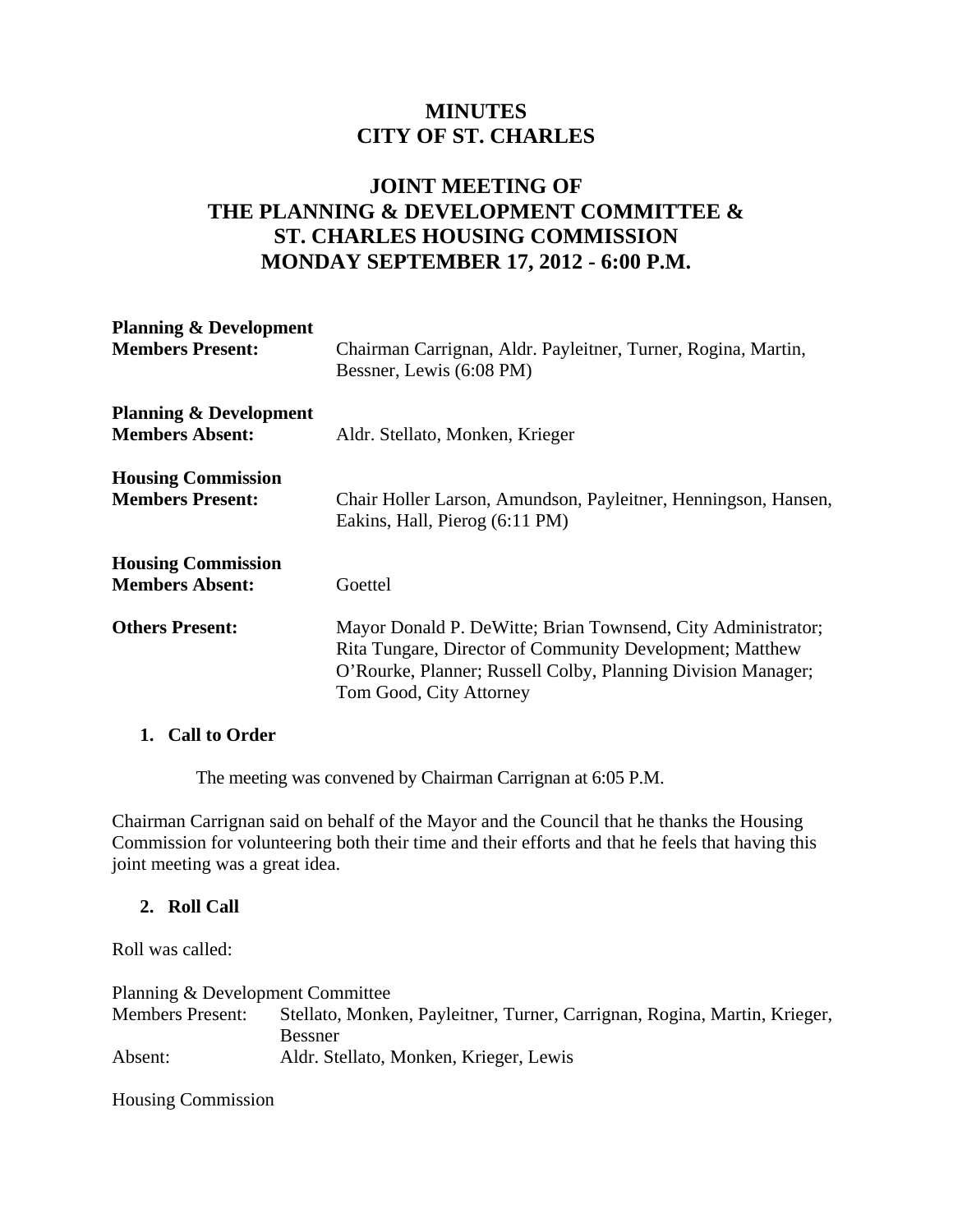Members Present: Holler Larson, Amundson, Payleitner, Henningson, Hansen, Eakins, Hall Absent: Goettel, Pierog

Aldr. Lewis joined the meeting at 6:08 P.M. Pierog joined the meeting at 6:11 P.M.

### **3. Approval of Agenda**

#### **4. Discussion Items**

A. Introductions

Chairman Carrignan introduced himself and then asked the rest of the members to introduce themselves.

B. Background on the St. Charles Inclusionary Housing Initiative

Chairman Carrignan recapped where he feels the current status of the City of St. Charles affordable housing initiative is at.

C. Inclusionary Housing Ordinance

Chairman Carrignan asked Staff to describe the current requirements of the Inclusionary Housing Ordinance (IHO). Ms. Tungare summarized the requirements as follows:

- The Inclusionary Housing Ordinance (IHO) was approved in 2008. All residential developments must comply with this ordinance.
- Developments of 10 units or less: 5% of units must be affordable.
- Developments of 11 to 49 units: 10% of units must be affordable.
- Development of 50 units or more: 15% of units must be affordable.
- Exterior appearances of affordable units are required to match the appearance of the market rate units.
- Units must be dispersed throughout development (not concentrated in one area).
- Affordable Units must have the same mix of home types as the development (Example: if the development is 50% single-family and 50% townhome, then the Affordable Units must also be 50% single-family and 50% townhome).
- Density Bonus The IHO permits a density bonus to offset the costs of creating Affordable Units, for each Affordable Unit constructed the developer is permitted to construct 1 additional market rate unit up to 20% of the maximum permitted density of the underlying Zoning District.
- 25% Affordable Housing Stock There is a provision in the current ordinance that permits the Director of Community Development to suspend the provisions of the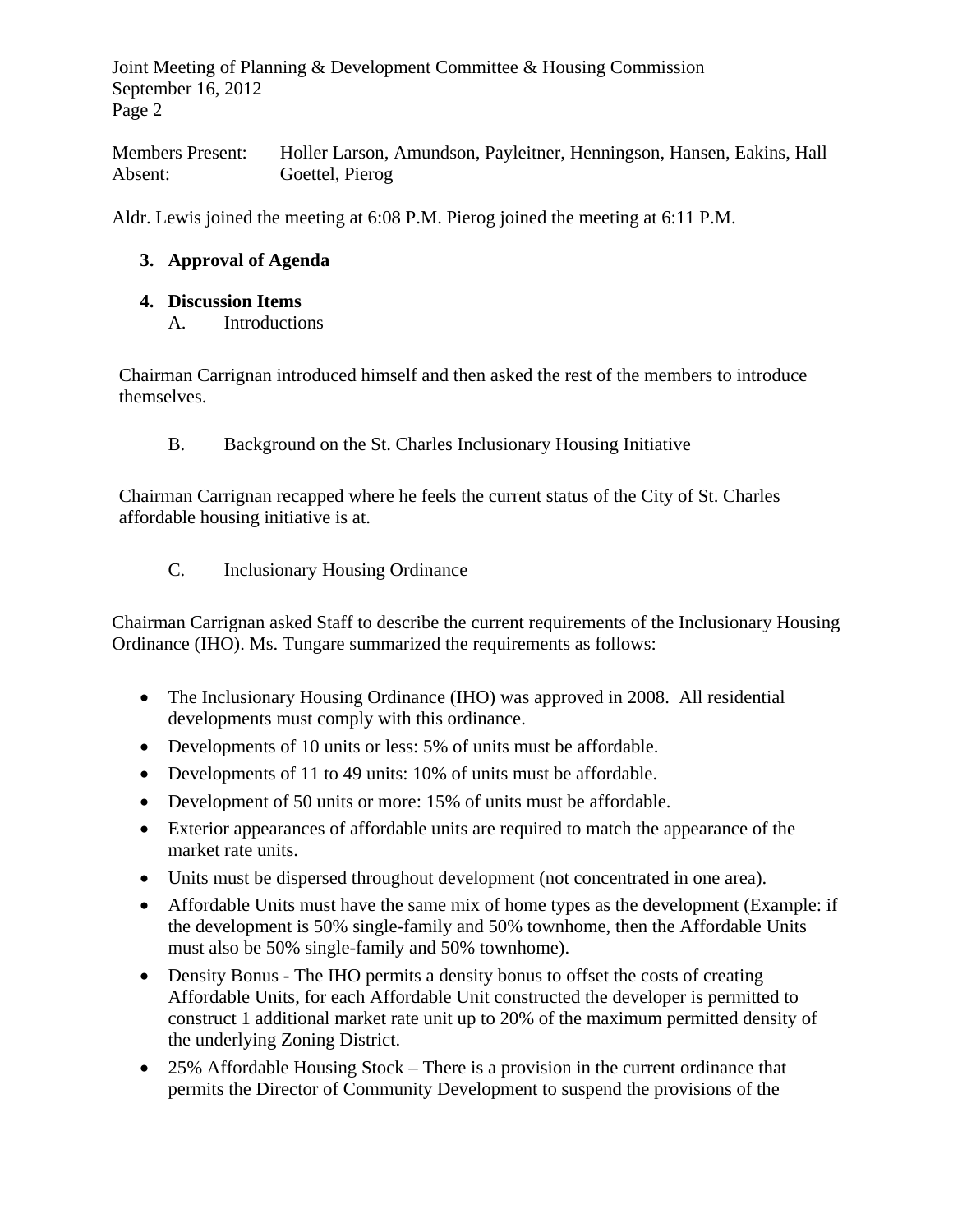ordinance if the percentage of St. Charles' affordable housing stock reaches 25%. If the percentage of affordable housing stock should then fall below 15%, the Director of Community Development can reinstitute the inclusionary requirements.

- Fee-In-Lieu:
	- Developments 10 units or less: 100% of requirement can be paid as fee-in-lieu.
	- Developments 11 to 49 units: no more than 50% of requirement can be paid as fee-inlieu. The other 50% of required affordable units must be constructed onsite.
	- Development 50 units or more: no more than 50% of requirement can be paid as feein-lieu. The other 50% of required affordable units must be constructed onsite, but the onus is on the developer to prove that they cannot construct the affordable units onsite and must receive a recommendation from the Housing Commission and approval from the City Council to pay this fee-in-lieu.

Ms. Tungare stated that the fee-in-lieu amount per unit is determined annually by the City Council and is based on a formula. She further stated that the current fee-in-lieu amount is \$104,500 and that the original fee-in-lieu amount was established at \$140,000. This amount was reduced to \$104,500 in 2010 and has not been revisited since.

Ms. Tungare went on to explain that there are certain deviations permitted from the standards of the IHO. These deviations required a review and recommendation from the Housing Commission and approval from the City Council. She further stated that these deviations are limited to location, exterior appearance, and unit mix.

Ms. Tungare stated that the deviations requested by the Lexington Club and Corporate Reserve development were not contemplated in the Inclusionary Housing Ordinance. She further stated that since those two developments are in a Planned Unit Development that the deviations were requested as part of the process.

Ms. Tungare went on to explain that a Housing Trust Fund (HTF) was created along with IHO and that the intention of the HTF was to receive fee-in-lieu payments contributed through the IHO. Ms. Tungare then stated that there is one program currently utilizing these funds, the Single-Family Rehabilitation Program.

Chairman Carrignan asked Chairperson Holler to briefly explain the work and background of the Housing Commission.

Chair Holler said the Commission was established by City Council 8 years ago. She stated that at that time the City had seen an increase in the average sale price of homes in the City and wanted to ensure that some affordable housing opportunities continued to exist in St. Charles.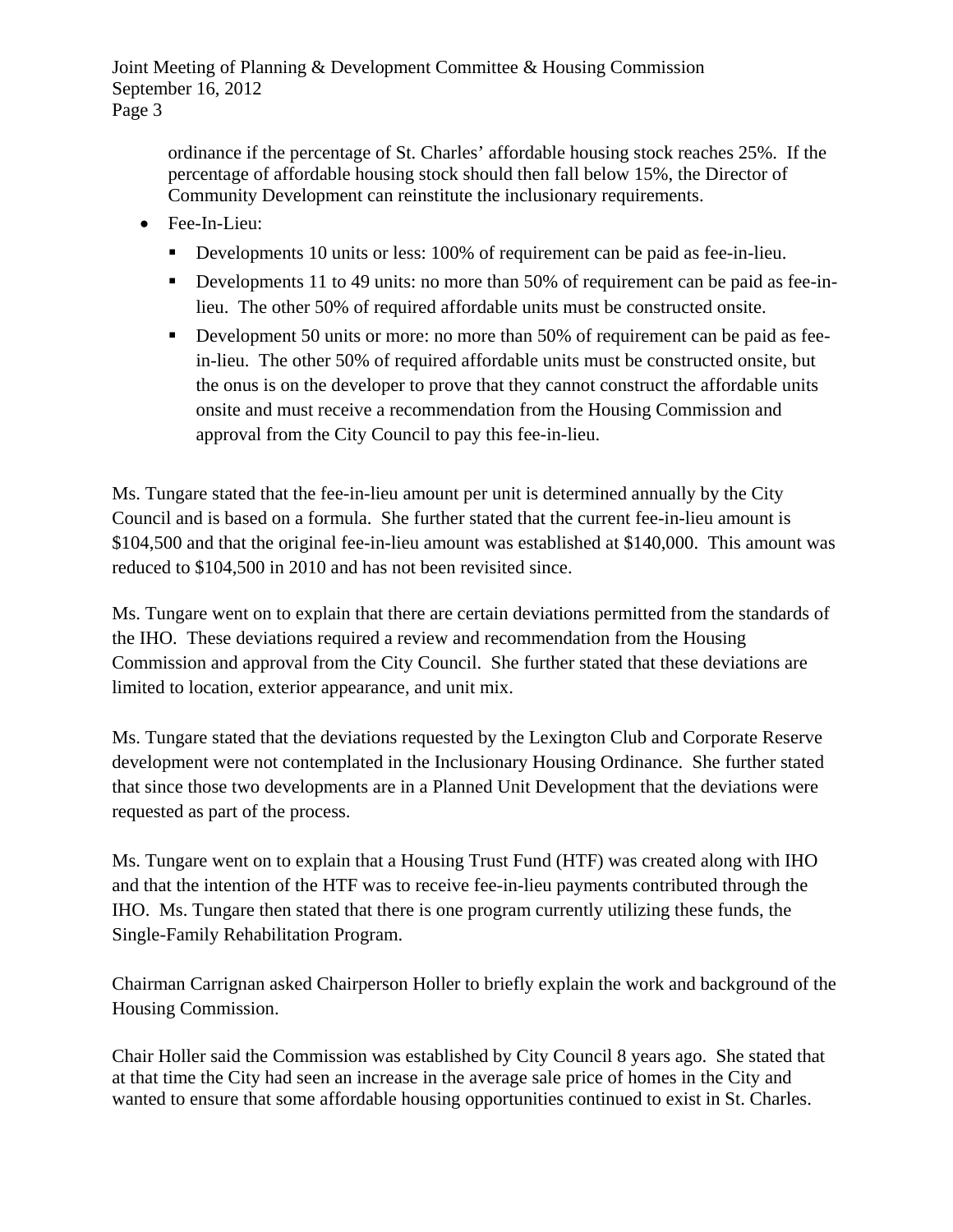She further stated that around the same time the State of Illinois passed a law that established an affordability requirement. These requirements stated that all Illinois Municipalities should maintain a minimum of 10% of their housing stock as affordable and that there was a concern that if St. Charles fell below 10% the State could overrule the City's zoning standards and dictate where and when affordable housing could be constructed. It was determined at that time that this process should be managed by the City rather than the State.

Chair Holler stated that both the market and the community have changed a lot and that the commission is working closely to create an economically diverse yet balanced community.

Chairman Carrignan said 5 years ago the City's housing stock was somewhere between 11-12% affordable and that in 2008 having all residential development conform to the IHO made sense. He said considering the changes in the market and the increase in affordable housing units that some changes or modifications need to happen. He further stated, in his opinion, that the primary goal should be to get more units and not fee-in-lieu.

Chairman Carrignan stated that there have been 3 different developments submitted with various deviation requests from the IHO. Chairman Carrignan asked Staff to briefly describe those developments.

Ms. Tungare summarized the Delnor Woods proposal. She stated that the Delnor Woods project included a mix of single-family, townhomes, and apartment units. She stated that the developers of Delnor Woods were willing to provide the 4 required affordable units. They did ask for a deviation to place all of these units in the office/apartment building instead of spreading them throughout the proposed residential units.

Ms. Tungare then stated that the Lexington Club project asked for a complete waiver from the IHO requirements as a deviation permitted through the Planned Unit Development. She further stated that after discussions between the developer and Housing Commission it was agreed that the developer would make a "good faith" effort to apply for tax credits and grants and if they received any funding that would construct these units onsite.

Ms. Tungare stated that Corporate Reserve requested a waiver from the IHO, but proposed 1.3 million dollars for fee-in-lieu. She further stated that the IHO would only permit 50% of the required units to be paid as fee-in-lieu. Per the requirements of the IHO this would equate to a fee-in-lieu of \$2,400,000 and 24 units onsite. She also stated that if you do the math a full waiver for onsite units would equal \$4,900,000.

Chair Holler noted that Delnor Woods was approved and eventually sold. Chairman Carrignan said yes but it's still a good example, along with what happened with First St. Chair Holler said yes but that the recommendation by the Commission was made before the Ordinance was passed.

Chair Holler said Delnor was an exception to the IHO with the private sector as a way to make more money on units. She said Lexington has environmental problems and requested TIF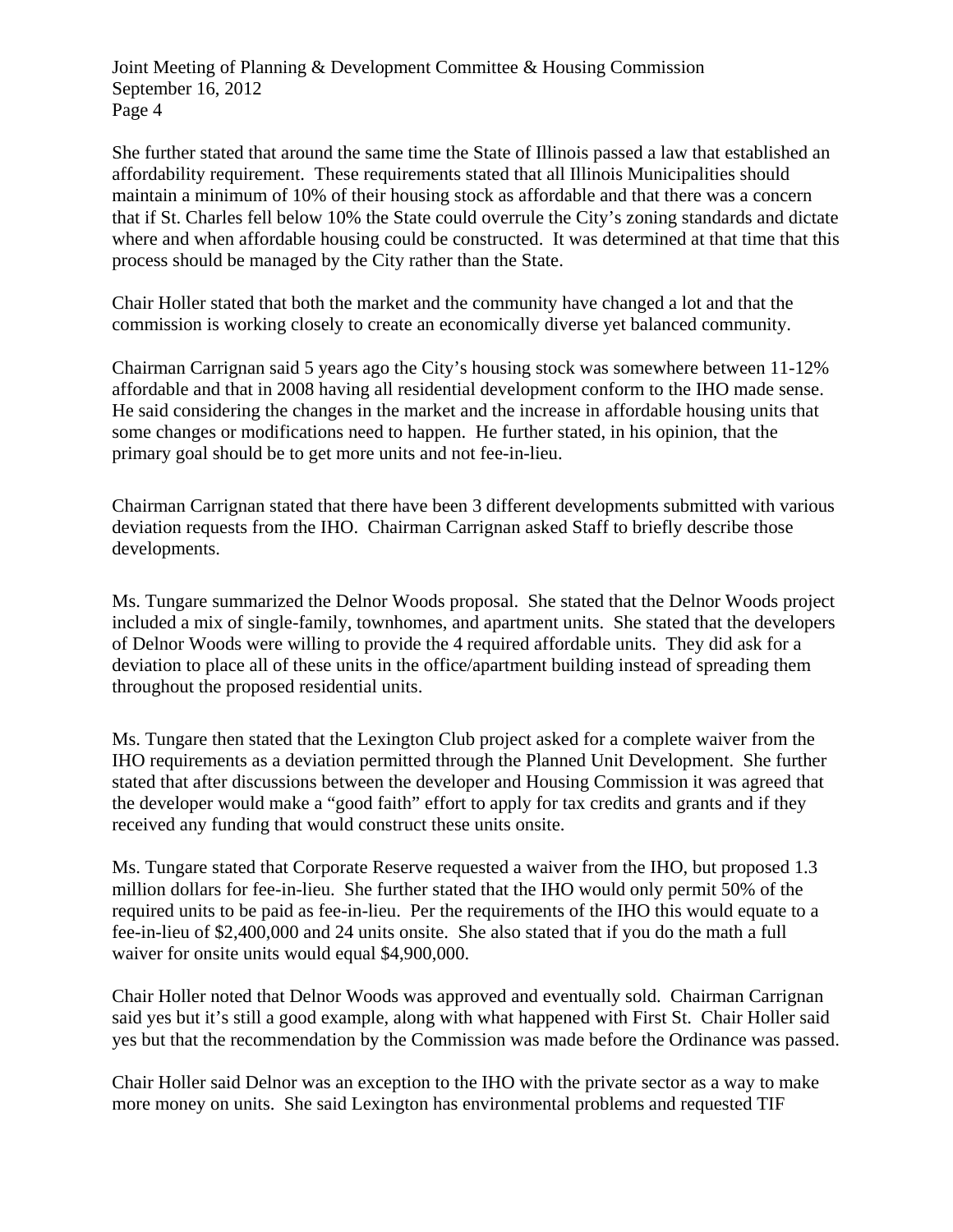funding and is a distressed property. She further stated that sites that have conditions like that need to be taken into consideration. She said the Corporate Reserve is a rental project and that the Commission has not yet made a recommendation on that. She said she thinks a sliding scale will apply to different markets and that she fully supports that and that flexibility is wanted.

Chairman Carrignan said there needs to be a way found to get away from the "one-off" approach. He see affordable housing right now as a solid box of requirements and a sliding scale would include us going further to have more affordable housing stock. He said the sliding scale should have a different set of requirements for the required units and the fee-in-lieu because we need to create more units as opposed to funds in the HTF.

Ald. Turner said that he felt the purpose of the fee-in-lieu was to be used to keep existing homes affordable and that this fact should not be overlooked.

Chair Holler said that units built is better than cash and that the Housing Commission has preliminarily discussed HTF programs that could leverage those funds to create units. However, she stated that the current balance of the HTF is around \$500,000 wouldn't be enough to create that sort of a program. She said that the opinion of the Commission was to subsidize units and not tenants and that a number of different tools could be created to accomplish that goal. She said there are different issues that can effect developments such as blighted land, the bad economy, and genuine need for flexibility such as the sliding scale. She further stated that there is recognition that the IHO is in need of changes and that flexibility is the key.

Chairman Carrignan said it's more difficult for developments with smaller units and the sliding scale could be set at different slopes. A steeper slope could be established for the required units and a less steep slope could be established for the fee-in-lieu.

Chairman Carrignan then stated that Staff had prepared some examples of how the proposed sliding scale could work. He asked Staff to explain the table that was included in the meeting materials.

Mr. O'Rourke explained the sliding scale examples that were included in the materials. He stated that there are different hypothetical developments shown on the tables such as small versus large. The tables display the number of affordable units that would currently be required by the ordinance and then the units required if the proposed sliding scale is applied. He stated that there are two examples for the fee-in-lieu calculation. One of the tables illustrates the amount of fee-in-lieu contribution if there is no sliding scale applied to the required fee-in-lieu amount of \$104,500. The other table illustrates how the fee-in-lieu amount for each hypothetical development would change if the same sliding scale was applied to the required fee-in-lieu amount.

Chairman Carrignan said that 100% of the current requirements would still apply at 13.75% and that it was his understanding that the most the percentage of affordable housing fluctuates is 1 or 2 percentage points a year.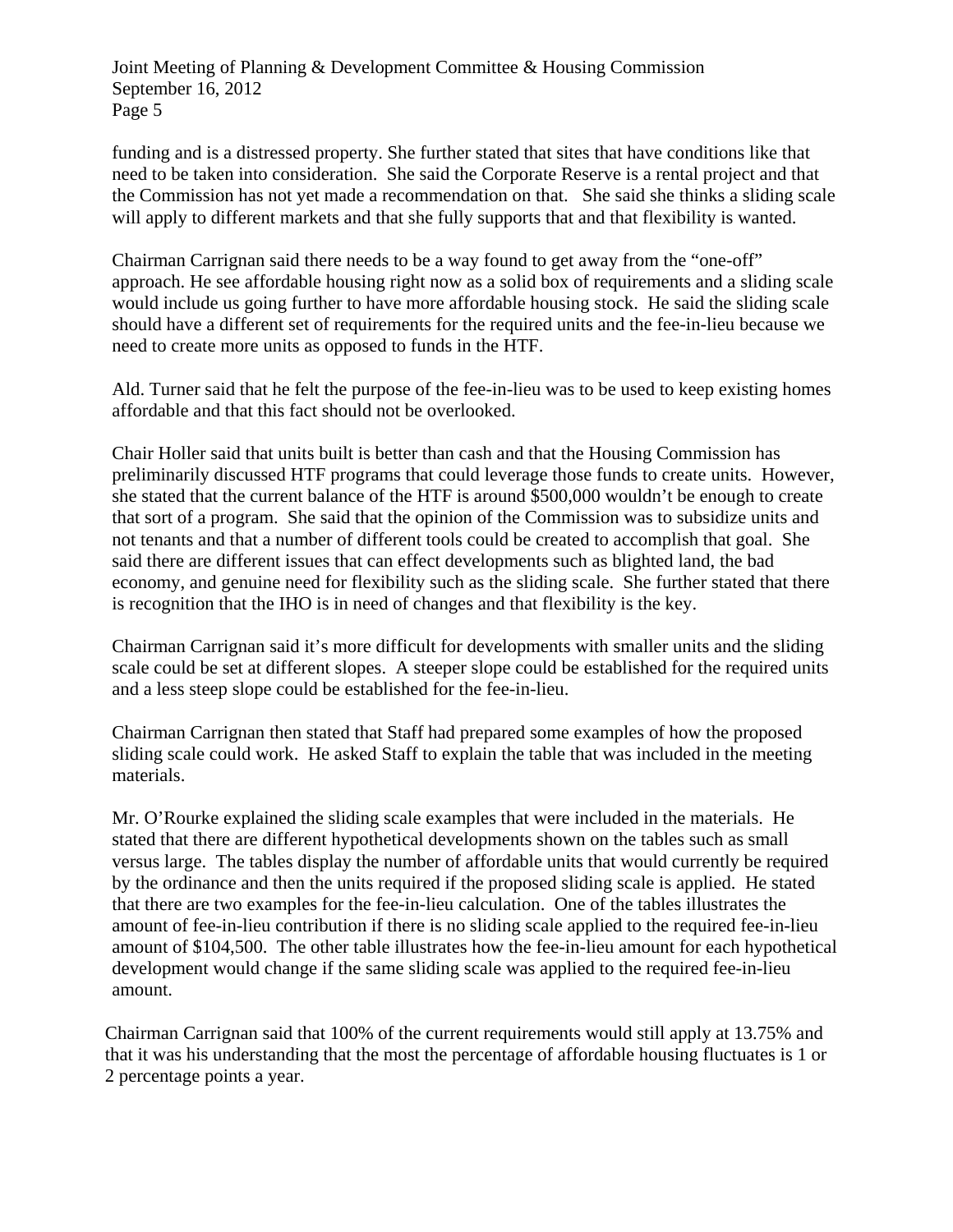Chair Holler said that when the City started this initiative it was at 12-16% and now the city is at 18% of its housing stock as affordable as compared to the market. She further stated that the market in St. Charles has fared relatively well when compared to Elgin and Dundee. She said the situation in St. Charles is not what makes the headlines.

Chair Holler also stated that the Housing Commission understands those projects that include affordable housing have neighbors that are not in favor of affordable housing, but affordable housing in this context is not what residents perceive. She further stated that the Ordinance is not intended for residents to use to kill projects just because they do not like change.

Ald. Bessner asked if the proposed sliding scale decrease would keep the per unit- fee-in-lieu requirement of \$104,500 the same. Chairman Carrignan stated that the fee-in-lieu should be kept as is and there will be a number agreed and voted on every year by the City Council.

Ms. Pierog asked what the difference of 13.75% versus 13.76% for impact fee and questions at what point would a developer hold back or wait to propose a development just to have a lower unit requirement applied to their development. Chairman Carrignan said that would be the developer's risk. Ms. Tungare also stated that Staff only performs the affordability analysis once a year and that a developer could be waiting a long time for the next analysis.

Ald. Turner stated that he is not sure about how these affordable housing units could blend into a \$600,000 single-family home development.

Chairman Carrignan asked Mr. Hall as a developer how he would handle the affordable housing requirement in one of his developments. Mr. Hall stated the he would try and accomplish the goal by providing as much fee-in-lieu as he could. He stated that for an 80 lot development there would not be a lot of profit left for him to work with. He stated that margins for these developments are thin and in a \$250,000 of \$300,000 priced development the difference could be made up. However, the difference between \$200,000 and \$600,000 is a little too much.

Ald. Turner stated that due to taxes, the number of kids in the schools and traffic that the community should be moving towards less dense development.

Mr. Hansen asked how the more recent subdivisions accomplished blending the affordable units with the market rate units. Ms. Tungare said First St. has 16 affordable units in building 7A which are the only affordable units constructed. Mr. Townsend stated that this is not a true mix since all of the units are located within one building, and no market rate units have been constructed.

Chair Holler said there are a lot of examples where it has been done. Mr. Amundson stated that there are tried and true ways to blend these units in with the market rate units and that nationally this is not a new concept, there are a lot of examples out there that the City could turn to, but it works.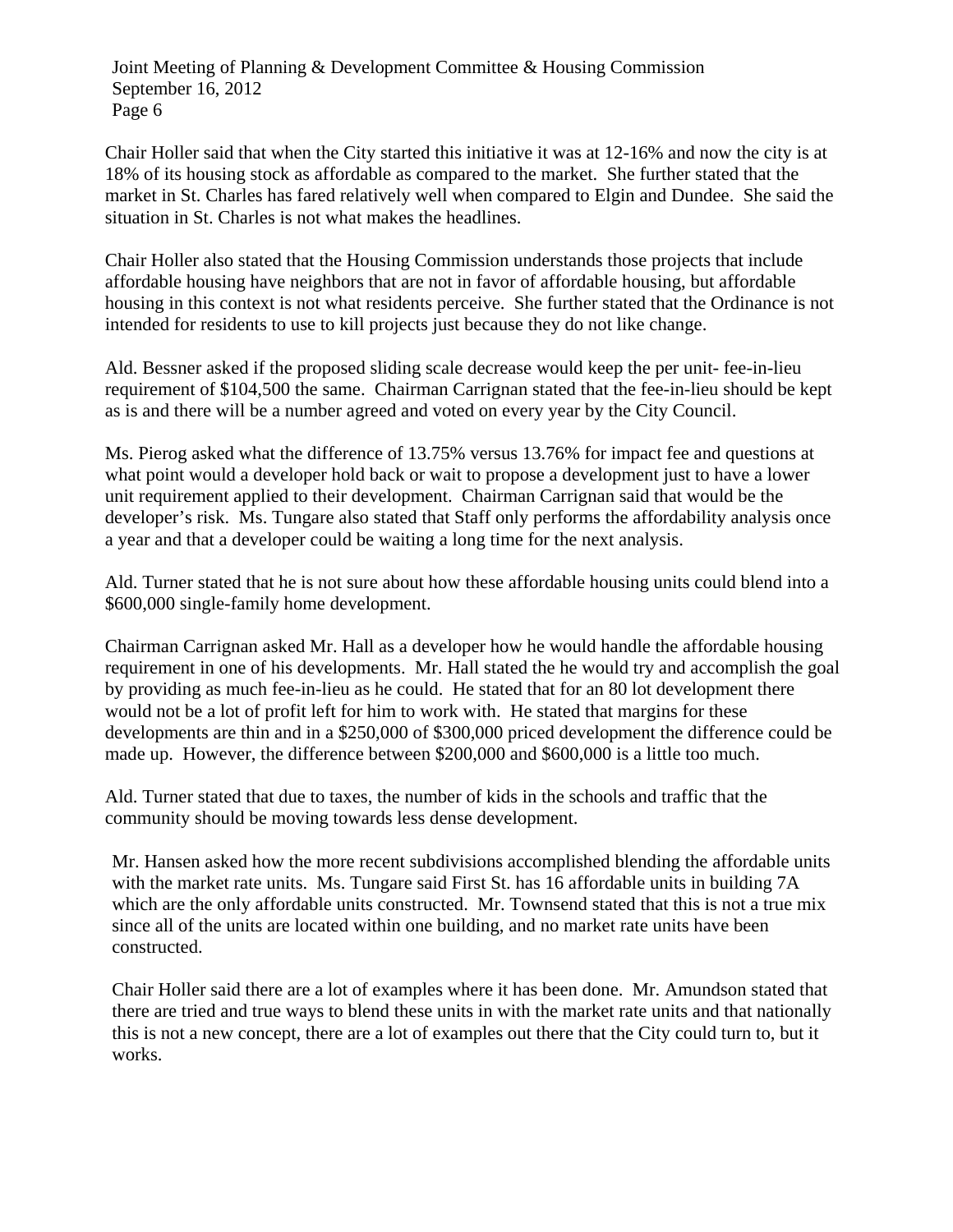Ald. Rogina asked in addition to more units, what other programs could be utilized. Chair Holler stated that the Housing Commission has begun examining a few items. She further stated that some examples could be buying open land to give to a developer or offering capital and financial incentives for developers to construct units.

Aldr. Lewis asked how old sections of town would work in affordable housing. Chair Holler said you do city markets in different ways. Mr. Amundson said it could be a granny flat scenario.

### **5. Next Steps**

Chairman Carrignan said there are 3 things he thinks need to happen:

- 1) To get deeper into the sliding scale to understand it better.
- 2) How to handle high end market homes and find examples to fit.
- 3) Other options for HTF to help keep housing stock in the right place.

Chair Holler said we definitely need some guidelines and tools. She said the Commission would take more initiative at their next meeting and start to examine 2 or 3 ideas.

Ms. Tungare asked if the 3 actions items should be grouped together. Chairman Carrignan said his preference is to examine all the modification in a holistic manner and not incrementally. He suggested another joint meeting in December or January. Chair Holler said yes with some good research and quick action they could have some proposal ready by then.

Mr. Hall asked if we are working toward the sliding scale and all parties agree to that concept, then wouldn't it be more beneficial to get that portion of the program approved and in place since some of the other items will take more time. Chairman Carrignan agreed that does make sense.

Ms. Tungare said the pieces will fit together comprehensively once all these items have been examined.

Mr. Henningson said the Housing Commission has spoken in regard to Corporate Reserve and agree that the \$1.3 million would be helpful and is supported.

Mayor DeWitte asked what about the projects in process right now.

Chair Holler said the Commission right now is looking at what to do and not review every deal but to make a quick decision and understand what is in the pipeline. The Commission would like to meet with Corporate Reserve as it did with Lexington.